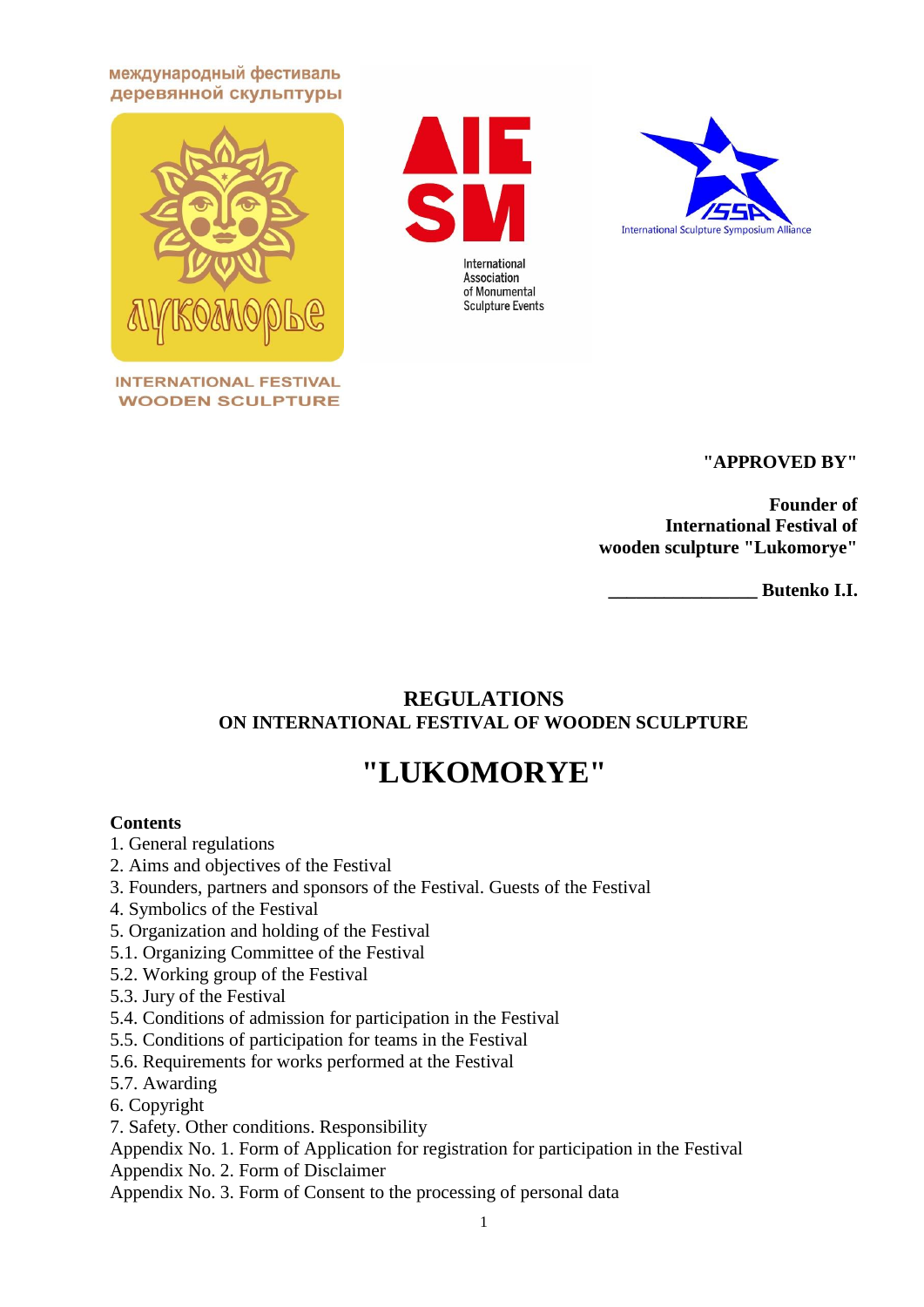#### 1. General regulations

Present regulations determine the order of organization and holding of the International Festival of wooden sculpture "Lukomorye" (hereinafter – the Festival).

The Festival is held every year and represents a public significant event, recognized by international organizations **AIESM** (International Association of Monumental Sculpture Events) and **ISSA** (International Sculpture Symposium Alliance).

The Festival is held in the territory of "Park of wooden sculpture" Lukomorye" (Russia, Irkutsk Region, Angarsk district, village of Savvateevka, Klubnaya Street, 4).

Official website of the Festival: www.alukomor.ru.

#### 2. Aims and objectives of the Festival

The aims of the Festival are development of landscape wooden sculpture, support, popularization and promotion of folk crafts, introducing of Russian population and population of other countries of the world to the cultural values of folk crafts, the strengthening of interethnic, interregional and international cultural relations.

Objectives of the Festival

1) holding competitions of creative teams and talented individuals, demonstration of their skills;

2) popularization of various national art schools, exchange of professional experience of craftsmen from Russia and other countries of the world in the study of contemporary folk crafts and landscape wooden sculpture;

3) formation and strengthening of friendly relations of sculptors, critics in the positioning of folk crafts and landscape wooden sculpture;

4) establishing and strengthening of partnerships in the realization of interregional and international joint creative projects;

5) support and development of moral, cultural and creative achievements, aesthetic and ecological education, creating of active citizenship of the population.

3. Founders, partners and sponsors of the Festival. Guests of the Festival

Butenko Ivan Ivanovich is the founder of the Festival and the owner of "Park wooden sculpture "Lukomorye".

The founder of the Festival organizes the holding of the Festival, sets the date of its holding, the theme and the prize fund of the Festival for the next calendar year, which are specified in Notification of holding of the Festival.

For holding of the Festival and for realization of its main objectives, the Founder of the Festival creates (appoints) The Organizing Committee (hereinafter – The Organizing Committee).

Partners of the Festival:

1) The Ministry of culture and archives of the Irkutsk region (664003, Irkutsk, Sedov Street, 15);

2) Tourism Agency of the Irkutsk region (664025, Irkutsk, Lenin Street, 13);

3) Administration of the Angarsk municipal formation (665830 Angarsk, Lenin Square);

4) Regional state autonomous institution "Cheremhovo forestry" (665407, Irkutsk Region, Cheremkhovo, Pervomayskaya Street, 7);

5) Limited liability company "Sayany" (665823, Irkutsk region, Angarsk district, village of Savvateevka, Klubnaya Street, 4);

6) Limited liability company "Lukomorye" (665823, Irkutsk region, Angarsk district, village of Savvateevka, Klubnaya Street, 4).

By agreement with the Founder of the Festival, the partners of the Festival can be state, municipal public, private organizations and individuals accepting the aims and the objectives of the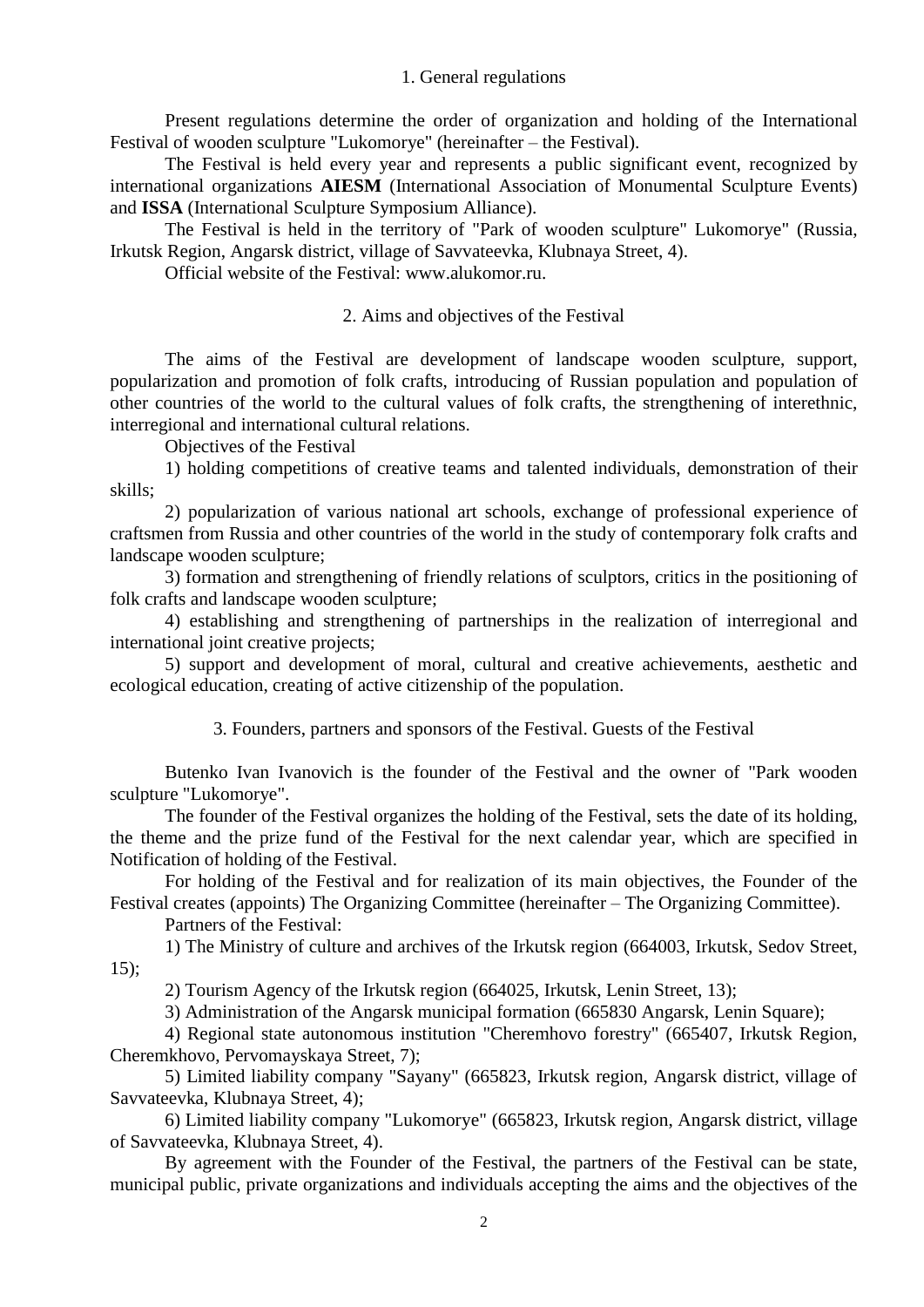Festival and providing financial, organizational, informational and intellectual assistance in holding of the Festival.

Partners of the Festival are entitled to attend all Festival events, to advertise their activities during the Festival (in accordance with the law on advertisements), to recommend to the Organizing Committee of the Festival and the Jury of the Festival their representatives, to create the necessary working groups, to establish special nominations, to approve prizes etc.

The information partners of the Festival can be media registered in accordance with the Russian legislation and accredited by the Organizing Committee of the Festival.

Information partners of the Festival have the right to attend all Festival events to make videos, films and photography by professional equipment, with the obligatory indication of the Festival's name, its theme, place and time of shooting.

By agreement with the Founder of the Festival, the sponsors of the Festival can be state, municipal public, private organizations and individuals accepting the aims and objectives of the Festival, providing financial (charity) support in holding of the Festival.

The sponsors of the Festival are entitled to attend all Festival events, to advertise their activities during the Festival (in accordance with the law on advertisements), to establish special nominations**,** to approve prizes etc.

The Founder of the Festival is entitled to invite prominent cultural figures (professional sculptors, architects, artists) to participate in the Festival as well as the representatives of business and political elite, the representatives of the state, municipal or public organizations, private organizations wishing to attend the Festival and received a special status "Guest of the Festival." Status "Guest of the Festival" can be accorded according to the decision of the Organizing Committee of the Festival.

#### 4. Symbolics of the Festival



The Festival has the next Symbolics:

5. Organization and holding of the Festival

5.1. The Organizing Committee of the Festival

The Organizing Committee is created (appointed) by the Founder of the Festival for holding of the Festival and for realization of its main objectives in the next calendar year.

The Organizing Committee of the Festival is created (appointed) from among individuals representatives of the Partners of the Festival, and representatives of culture (professional sculptors, architects, artists) not less than 5 persons.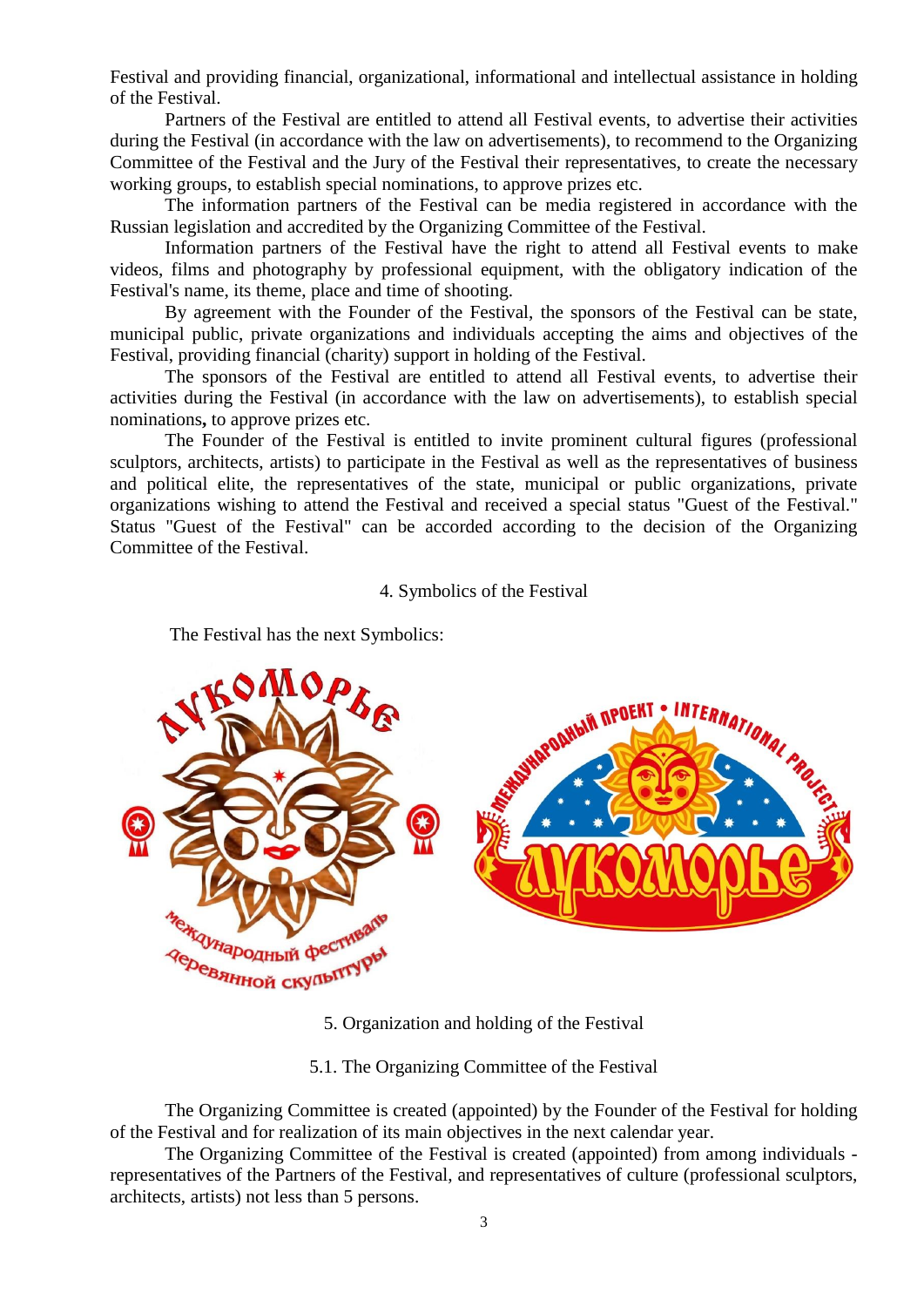Permanent honorary members of the Organizing Committee of the Festival:

1) Thierry Lauwers, a Board member of the International Association of Monumental Sculpture AIESM (International Association of Monumental Sculpture Events).

2) Bayisa Wack-Voya, the head of Representation of United Nations High Commissioner for Refugees in the Russian Federation.

The Chairman of the Organizing Committee of the Festival is the Founder of the Festival.

The Organizing Committee carries out its activity in the form of meetings, which are held not less than once a month, starting from the month when the Founder of the Festival makes decisions about the theme of the Festival and date of its holding for the next calendar year. If necessary, extraordinary meetings of the Organizing Committee are held, which are convened at the Members of the Working group of the Festival, members of the Jury of the Festival, and other persons are entitled to attend meetings of the Organizing Committee of the Festival by decision of the Founder of the Festival.

Minutes of the meeting of the Organizing Committee of the Festival contain place, date and time of the meeting of the Organizing Committee. Decisions, orders, time of execution, executives, and other necessary information are summarized in the minutes of the meeting.

The Founder of the Festival appoints the secretary of the Organizing Committee for keeping minutes of the meeting of the Organizing Committee of the Festival.

The Organizing Committee of the Festival:

1) approves the programme of the Festival;

2) appoints the members of the Jury;

3) provides preparation and holding of the Festival;

4) controls preparation and holding of the Festival, including execution of the decisions made at the meetings.

Contacts of the Organizing Committee of the Festival:

postal address: 665816, Russia, Irkutsk region, Angarsk, Festivalnaya Street,14, office 1

legal address: 665823, Irkutsk region, Angarsk district, village of Savvateevka, Klubnaya

Street, 4

phone: +7 (3955) 54-65-54, +79025790024 fax:  $+7$  (3955) 54-65-54 e-mail: lukomor546554@mail.ru

5.2. The working group of the Festival

The working group of the Festival carries out the decisions of the Organizing Committee, provides the process of preparation and holding of the Festival.

The working group of the Festival is determined (appointed) by the decision of the Organizing Committee from among professionals of appropriate professions, profiles and skills in sufficient numbers and necessarily includes:

1) Administrator of the Festival;

2) Commandant of the Festival;

3) Art Director (artistic Director) of the Festival;

4) PR Manager of the Festival.

The working group of the Festival develops the programme of the Festival, approves the list of participants of the Festival and other events holding during the Festival (master classes, etc.) in the next calendar year.

Contacts of the Working group of the Festival:

postal address: 665816, Russia, Irkutsk region, Angarsk, Festivalnaya Street,14, office 1

legal address: 665823, Irkutsk region, Angarsk district, village of Savvateevka, Klubnaya Street, 4

phone: +7 (3955) 54-65-54, +79025790024 fax:  $+7$  (3955) 54-65-54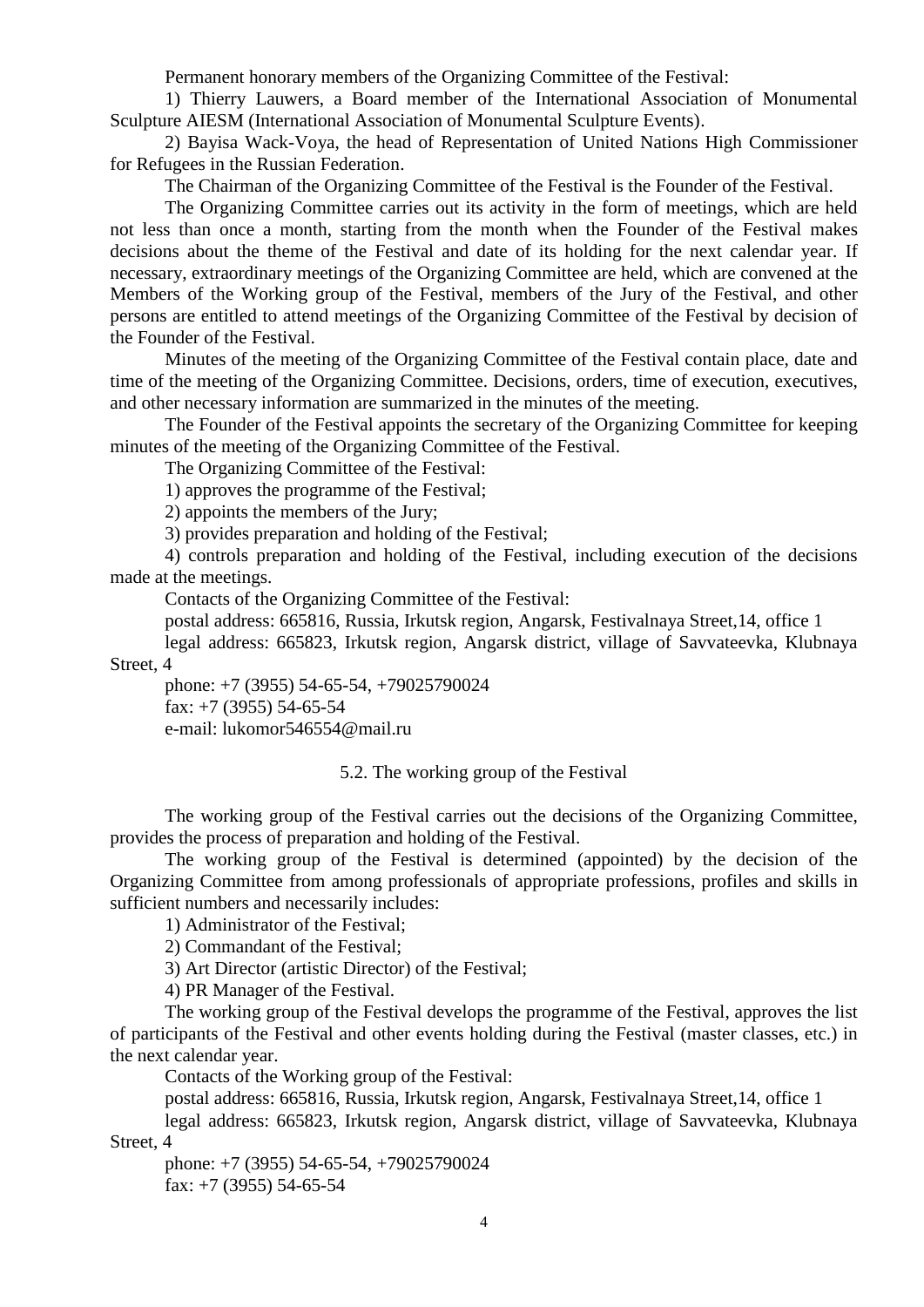e-mail: lukomor546554@mail.ru

# 5.3. The jury of the Festival

The jury of the Festival is created (appointed) to define the winners of the Festival. The Jury consists of the cultural figures (professional sculptors, architects, artists), two representatives of the teams – participants of the Festival, chosen among them by drawing lots, and individuals – representatives of the Partners of the Festival not less than 7 members in total.

The Festival jury assesses the level of performance of works, made by teams – participants of the Festival, defines winners of the Festival according to the following criteria:

1) the first impression;

2) ideological and artistic conception;

3) originality of the composition;

4) integrity of the composition;

5) accuracy of work.

The meetings of the Jury of the Festival are private, the decisions of the Jury are final, and not subject to appeal and revision.

## 5.4. Conditions of admission for participation in the Festival

The teams from Russia and other countries of the world in number of no more than two persons in the same team are allowed to participate in the Festival. The team consisting of one person is allowed to participate in the Festival.

Teams are allowed to participate in the Festival according to the submitted Applications for participation in the Festival (hereinafter – the Application) and by the results of preliminary selection of the drawings (sketches, models) of the works expected to be performed at the Festival, and portfolios of the team members, in number of specified in the Notification of holding of the Festival**.**

The Application for participation in the Festival must include:

1) The Application for registration for participation in the Festival in accordance with a form given in the appendix to the present Regulations.

2) Drawings (sketches, models) not less than 2 works, which are expected to be performed at the Festival;

Drawings, sketches of the work proposed for performing at the Festival, must be performed not less than from 4 different angles (front view, rear view, left-side view, right-side view).

It is allowed to submit the photos of the model proposed for performing at the Festival not less than from 4 different angles (front view, rear view, left-side view, right-side view) in natural day light.

3) A brief annotation (description) of a work expected to be performed at the Festival (name, size, artistic conception of the author), with specifying;

the list and amount of necessary materials (round timber, timber, boards, etc.);

the list and amount of fasteners required for assembly and fastening of the work;

the schemes of lighting (if required).

4) Not less than 5 photos of previously performed works by the team members, indicating the time of performing and placement of the works.

Drawings, sketches of a work expected to be performed at the Festival must specify the file's name "name of a participant \_ sketch \_ view".

Drawings, sketches of works previously performed by the team members, must be submitted in the form of ZIP, RAR files, specifying file's name "name of participant \_ portfolio".

The Applications are accepted in the terms established in the Notification of holding of the Festival on the e-mail address lukomor546554@mail.ru, marked "Festival" or by Fax +7 (3955) 54- 65-54.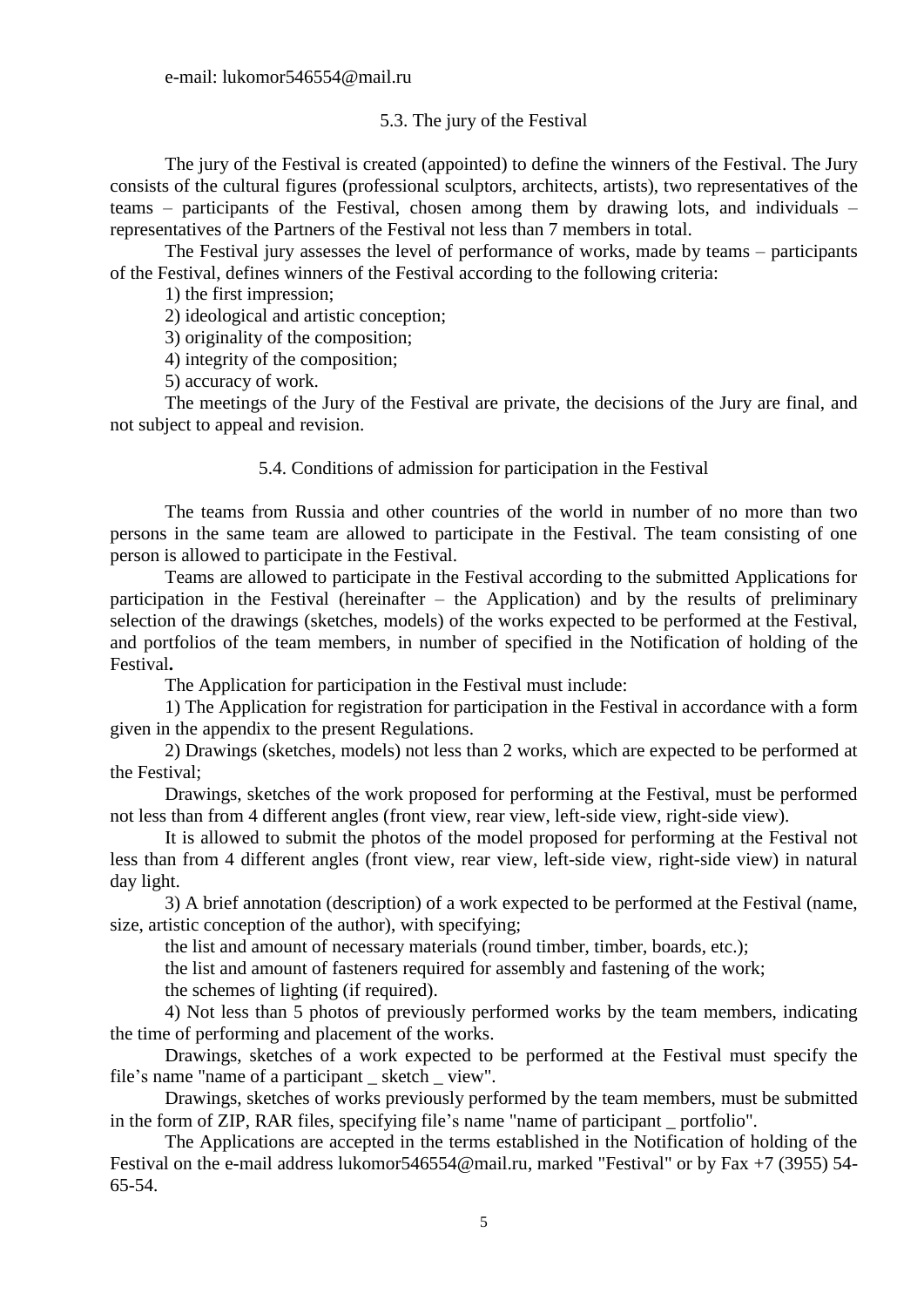The size of the Application with all attachments sent by e-mail must not exceed 5 Mb. The Applications of larger size are not allowed. If for objective reasons and after agreeing with the Organizing Committee, the size of the Application exceeds 5 Mb you can post attachments to the Application in electronic form in the cloud storage with obligatory providing of a link for downloading them with all necessary identifiers and passwords, if they are needed for downloading.

In the case of coincidence of idea or composition in several teams the Organizing Committee has the right to choose one of the teams, and offer other teams to change the idea or composition with submitting additional drawings (sketches, models) of a work expected to be performed at the Festival with a brief annotation in Russian.

The Organizing Committee of the Festival considers the Applications. One of the following decisions is made by the results of consideration of the Application:

1) The Application is approved for participation in the Festival;

2) The Application must be modified by changing the idea or the composition of the work expected to be performed at the Festival;

3) The Application is rejected and a team is not allowed to participate in the Festival.

The decision of the Organizing Committee of the Festival to reject the Application cannot be appealed and reconsidered.

Teams, which Applications are rejected, can participate in the Festival as "Reserve team" after agreeing their participation with the Organizing Committee in the terms established in the Notification of holding of the Festival**.**

#### 5.5. Conditions of participation for teams in the Festival

The Organizing Committee of the Festival sends Invitations to teams, which Applications are approved for participation in the Festival in the terms established in the Notification of holding of the Festival.

The team received the Invitation must confirm in writing its participation in the Festival by e-mail, or in the same way must inform about impossibility of participation in the Festival within 10 calendar days from the date of sending the Invitation.

If the team which Application is approved to participate in the Festival do not send its written confirmation for participation in the Festival within a specified time, the Organizing Committee has the right to forbid this team to participate in the Festival and replace this team by "Reserve Team".

A "Reserve Team" received the Invitation must confirm in writing its participation in the Festival by e-mail, or in the same way must inform about impossibility of participation in the Festival within 5 calendar days from the date of sending the Invitation.

For teams from Russia the Organizing Committee of the Festival sends by e-mail:

1) Invitation;

2) Form of Disclaimer;

3) Form of Consent to the processing of personal data.

For foreign teams the Organizing Committee sends by e-mail:

1) Invitation;

2) Form of Disclaimer;

3) Form of Consent to the processing of personal data;

4) Voucher for accommodation.

All documents, with the exception of the Voucher for accommodation, are sent in a scanned form in Adobe PDF format, in black and white or gray image, quality – not less than 200 dots per inch. The Voucher for accommodation is sent in a scanned form, Adobe PDF format, color image, – not less than 200 dots per inch to preserve all signs of authenticity: signature of the person, stamp, corner stamp of the blank (if acceptable), registration number and date.

The list, contents and procedure of submission of other documents required for the arrival of the team are agreed with the Organizing Committee of the Festival additionally.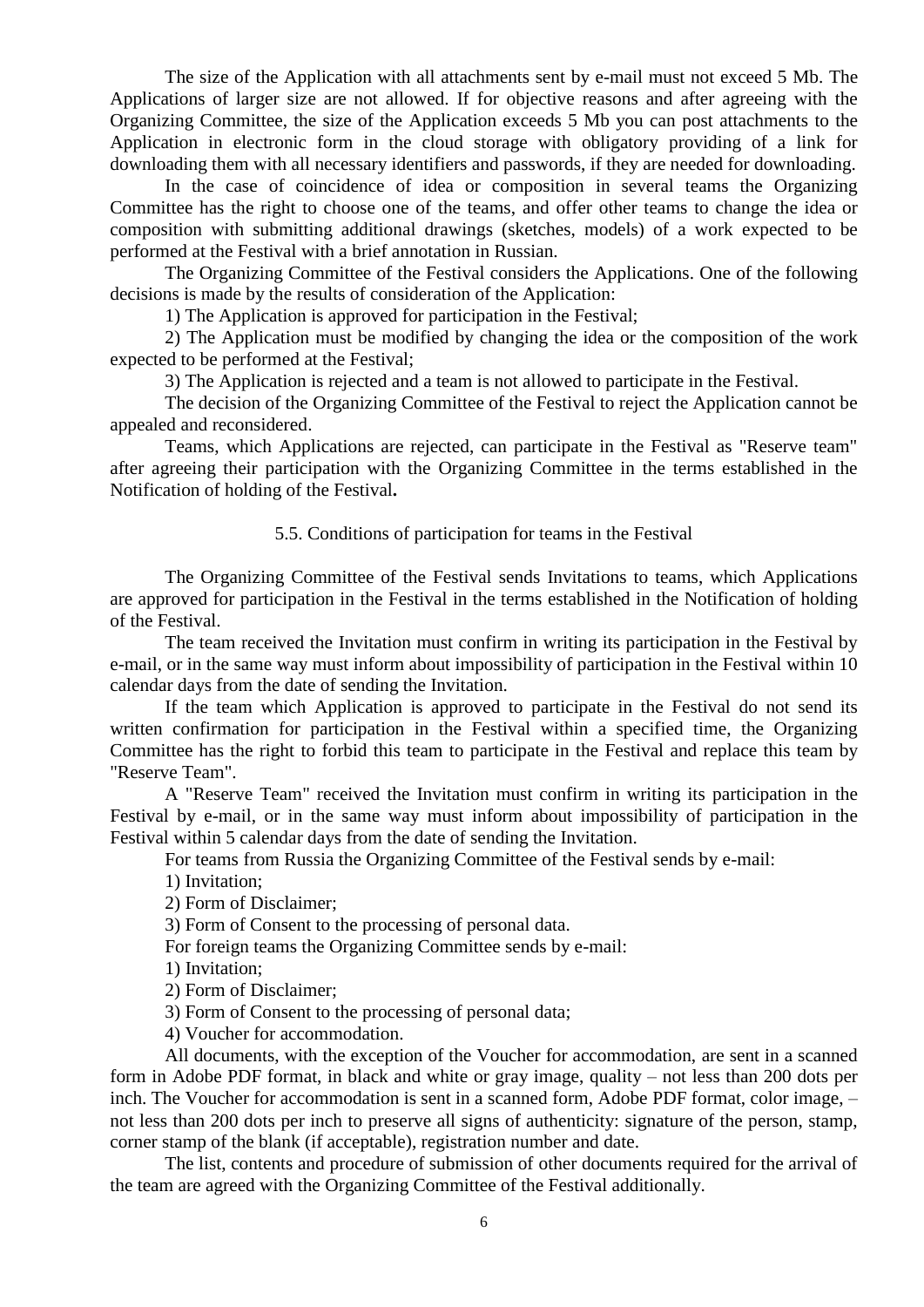Foreign teams – participants of the Festival themselves make visas for entry into Russia, correspond with the embassies or consulates of Russia in their own country and themselves pay the consular fee for a visa to enter Russia in the established sum.

Before the start of the Festival, teams provide models of works expected to be performed at the Festival to the Museum of "Park of wooden sculpture "Lukomorye". Models must be from 15 to 30 centimeters in height and can be made from different materials (wood, metal, plaster, stone) at the choice of their authors.

#### 5.6. Requirements for works performed at the Festival

The festival is held in "Park of wooden sculpture "Lukomorye", which consists of several natural areas in the pine forest, mostly on slopes up to  $7^{\circ}$ .

The performed works can represent both single sculptures, and the sculptural compositions that in a complex locate on the open areas with sizes from 4х4 m to 6х6 m. Use of growing trees and features of terrain is encouraged. It is forbidden to use in work components and parts that were made before the Festival and outside the Festival area.

Conditions for performance of work:

1) The territory for work with possibility of using electric tools (220 volts);

2) A set of tools for rough machining: an ax, a shovel, the possibility of rough tool sharpening;

3) Gasoline, lubricants and engine oils;

4) Angarsk pine or Siberian pine (Siberian cedar) (round timber with length of 4.0 meters and with diameter from 0.6 to 0.9 meters);

5) Fire protection of the sculptures;

6) One washing of the working clothes.

It is forbidden to damage growing trees and soil cover during the work. Coloring and firing of performed works are forbidden.

#### 5.7. Awarding

According to the decision of Jury of the Festival:

1) money prizes and prize diplomas are awarded to the winners of the Festival took the  $1<sup>st</sup>$ , 2<sup>nd</sup> and 3<sup>rd</sup> places;

2) Money grants are awarded to the teams of the Festival took from  $4<sup>th</sup>$  to  $10<sup>th</sup>$  places.

In the limit of the award Fund the jury is entitled to:

1) not to define the winners of the individual places and not to award all money prizes and prize diplomas.

2) consider two and more teams of participants of the Festival as winners of individual places and divide among them a money prize for this place and award each team with prize diplomas;

3) not to define winners of the grants of the individual places and not to award all money grants.

4) increase money awards within the available amounts in any other nomination if any of the money prizes are not awarded.

A diploma and a special prize of "Park of wooden sculpture "Lukomorye" are awarded according to the decision of the Founders of the Festival.

A diploma and a special prize "Choice of the captains" are awarded by decision of the teams - participants of the Festival

A diploma and a special prize "Children's jury decision" are awarded by decision of the Partners of the Festival – Limited Liability Company "Sayany" and Limited Liability Company "Lukomorye"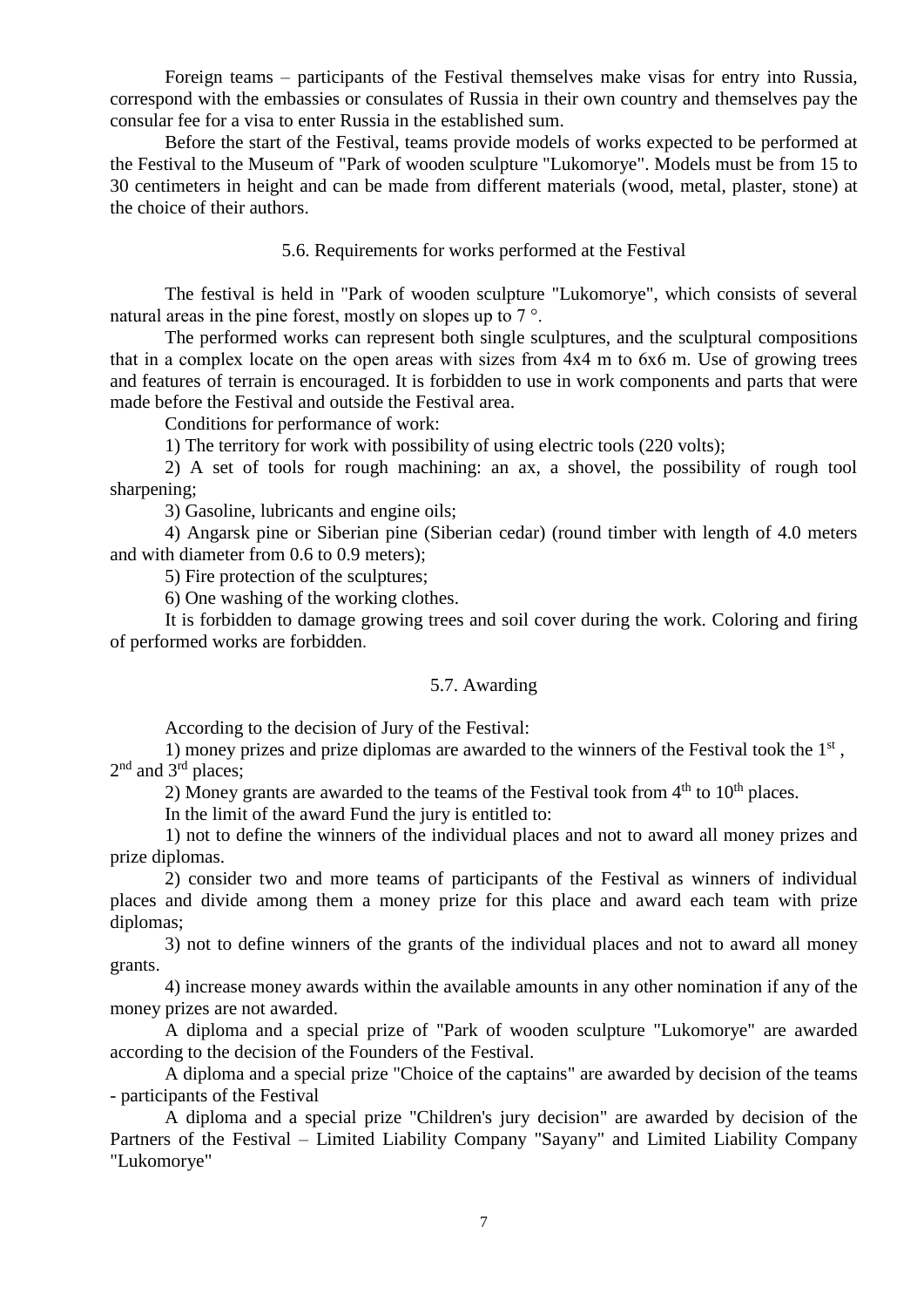The Sponsors and the Partners of the Festival are entitled to establish special nominations and approve money prizes, diplomas, special prizes by agreement with the Organizing Committee.

#### 6. Copyright

The works made by the participants of the Festival (single sculptures, sculptural compositions) become the property of "Park wooden sculpture "Lukomorye" at the end of the Festival.

Administration of "Park of wooden sculptures "Lukomorye" has the right to make copies of the works (single sculptures, sculptural compositions) made by the teams - participants of the Festival, including the use of various materials (wood, metal, plaster, stone, etc.) and proportional changing of the size relatively of the original work, to make video, film and photographs, scanning, to change their photo and video images, to publish video, film and photographs in the mass media, transfer to third persons, to post on the Internet.

The authors retain author's moral rights in full accordance with Russian legislation.

All rights to the video, film and photo materials of the Festival belong to the Founder of the Festival. The Founder has the right to broadcast all materials received as a result of the activities included in the Festival program (cable, satellite and IPTV broadcasting) and in the Internet, make video, film and photography with further non-commercial distribution without payment honorarium to participants of the Festival. All materials (printed materials, video, film, photography and images) created at the Festival are the property of the Founder of the Festival.

Regulations of the Festival, symbolics of the Festival can be used only with the consent of the Founder of the Festival.

#### 7. Safety. Other conditions. Responsibility

The Organizing Committee, the Working Group and teams-participants of the Festival are responsible for safety during the Festival within limits of their competence.

All participants of the Festival take part in the Festival completely at their own risk. Festival Team members are personally responsible for following of safety measures during the work with the tools and fire safety measures.

All participants of the Festival are warned in writing about possible danger to their life and health during the work with the used tools and materials. All participants undertake to complete the written Form of Disclaimer. In case of disagreement with the specified requirement, the participant of the team of the Festival is not allowed to participate in the Festival.

The Founder of the Festival, the Organizing Committee and the Working group of the Festival are not responsible for life and health, property of the participants of the Festival, and for possible injuries and harm to health or any damage to the property of the participants of the Festival. The administration of "Park of wooden sculpture "Lukomorye" provides an accident insurance and a tick bite insurance for participants of the Festival during the Festival.

Drinking alcohol and alcoholic drinks, use of narcotic, psychotropic and toxic substances are strictly prohibited in the territory of "Park of wooden sculpture "Lukomorye" during the Festival.

The team is disqualified from participation in the Festival, deprived of all awards and grants and compensates for all expenses incurred to its participation in the Festival if the participants (a participant):

1) drink alcohol and alcoholic drinks, use narcotic, psychotropic and toxic substances;

2) disturb public order, damage property of "Park of wooden sculpture" Lukomorye " and property of third persons.

If a team is disqualified from participation in the Festival, the statement is drawn up with indicating the reasons and with a written decision on refusal of admission to participation in the Festival.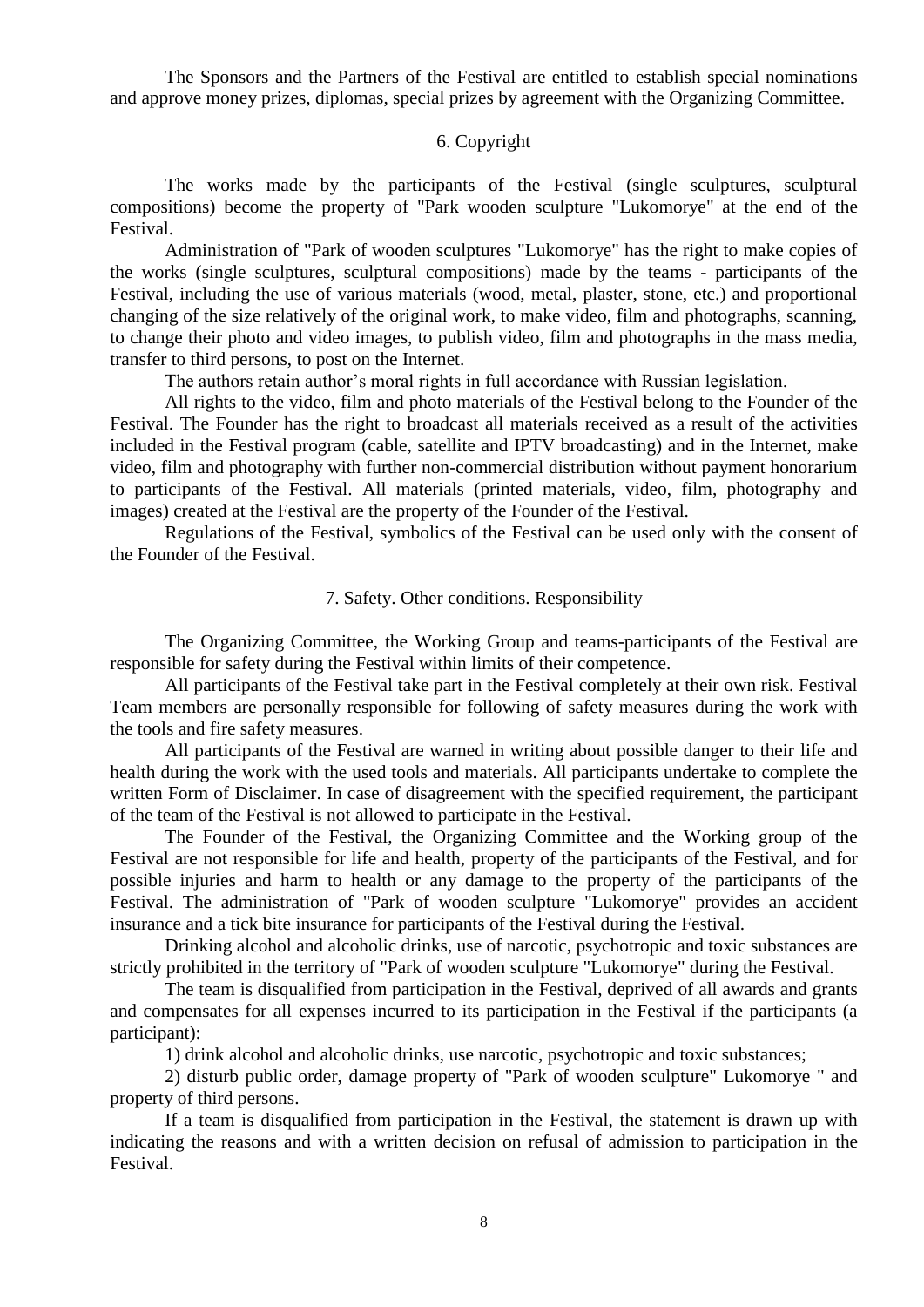In other cases of violation of conditions of the present Regulations by the participants of the Festival, the Organizing Committee has the right to disqualify the team from participation in the Festival.

The Founder of the Festival, the Organizing Committee, the Working group of the Festival are not responsible for inability to fulfill obligations on holding of the Festival for force majeure reasons (fire, flood, epidemics and other force majeure events) in accordance with the law.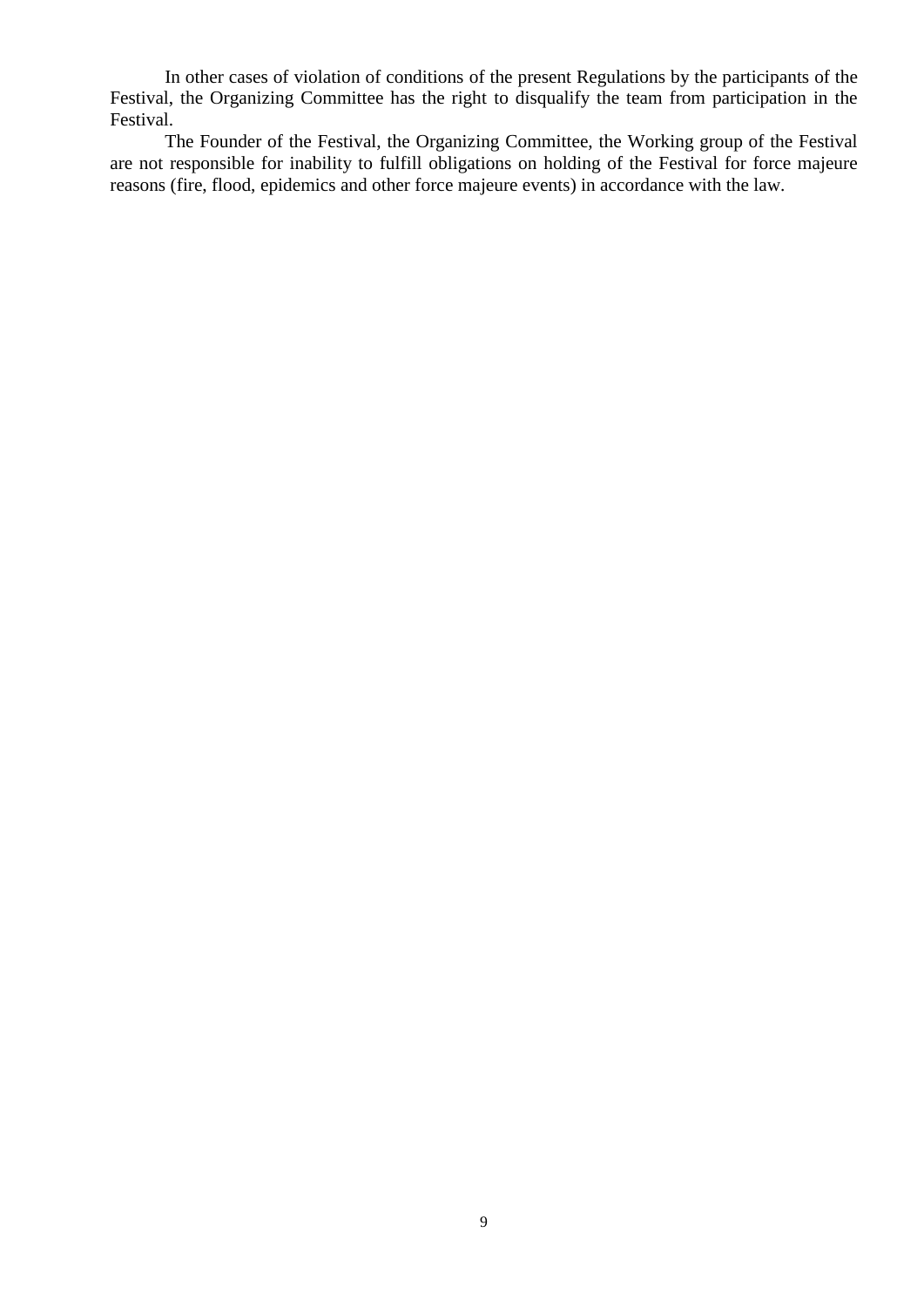Form of Application for registration for participation in the Festival

# **APPLICATION FOR REGISTRATION FOR PARTICIPATION IN THE INTERNATIONAL WOODEN SCULPTURE FESTIVAL "LUKOMORYE"**

*(Each participant of the team must complete Form individually)*

| Mr./ Mrs.                        |                                               |                                             |  |  |  |
|----------------------------------|-----------------------------------------------|---------------------------------------------|--|--|--|
|                                  |                                               | (name, surname, patronymic (if applicable)) |  |  |  |
|                                  | Passport (equivalent document)                | issued by                                   |  |  |  |
|                                  |                                               | (series, number)                            |  |  |  |
|                                  |                                               | date of issue                               |  |  |  |
|                                  | Date of Birth                                 |                                             |  |  |  |
| as stated in                     | Place of birth                                |                                             |  |  |  |
| passport                         | Citizenship                                   |                                             |  |  |  |
| ITN (Individual Taxpayer Number) |                                               |                                             |  |  |  |
|                                  | Insurance Number of Individual Ledger Account |                                             |  |  |  |
| place of work                    |                                               |                                             |  |  |  |
| position                         |                                               |                                             |  |  |  |
| education                        |                                               |                                             |  |  |  |
| registration address             |                                               |                                             |  |  |  |
|                                  |                                               |                                             |  |  |  |
|                                  |                                               |                                             |  |  |  |
| e-mail                           | Web-site                                      |                                             |  |  |  |
| work phone number                |                                               | home phone number                           |  |  |  |
| mobile phone number              |                                               | phone number in                             |  |  |  |
|                                  |                                               | roaming                                     |  |  |  |
| teammate                         |                                               |                                             |  |  |  |
|                                  |                                               | (name, surname, patronymic (if applicable)) |  |  |  |
| registration address             |                                               |                                             |  |  |  |
|                                  |                                               |                                             |  |  |  |
|                                  |                                               |                                             |  |  |  |
|                                  | Additional information about yourself         |                                             |  |  |  |
|                                  |                                               |                                             |  |  |  |
|                                  |                                               |                                             |  |  |  |
|                                  |                                               |                                             |  |  |  |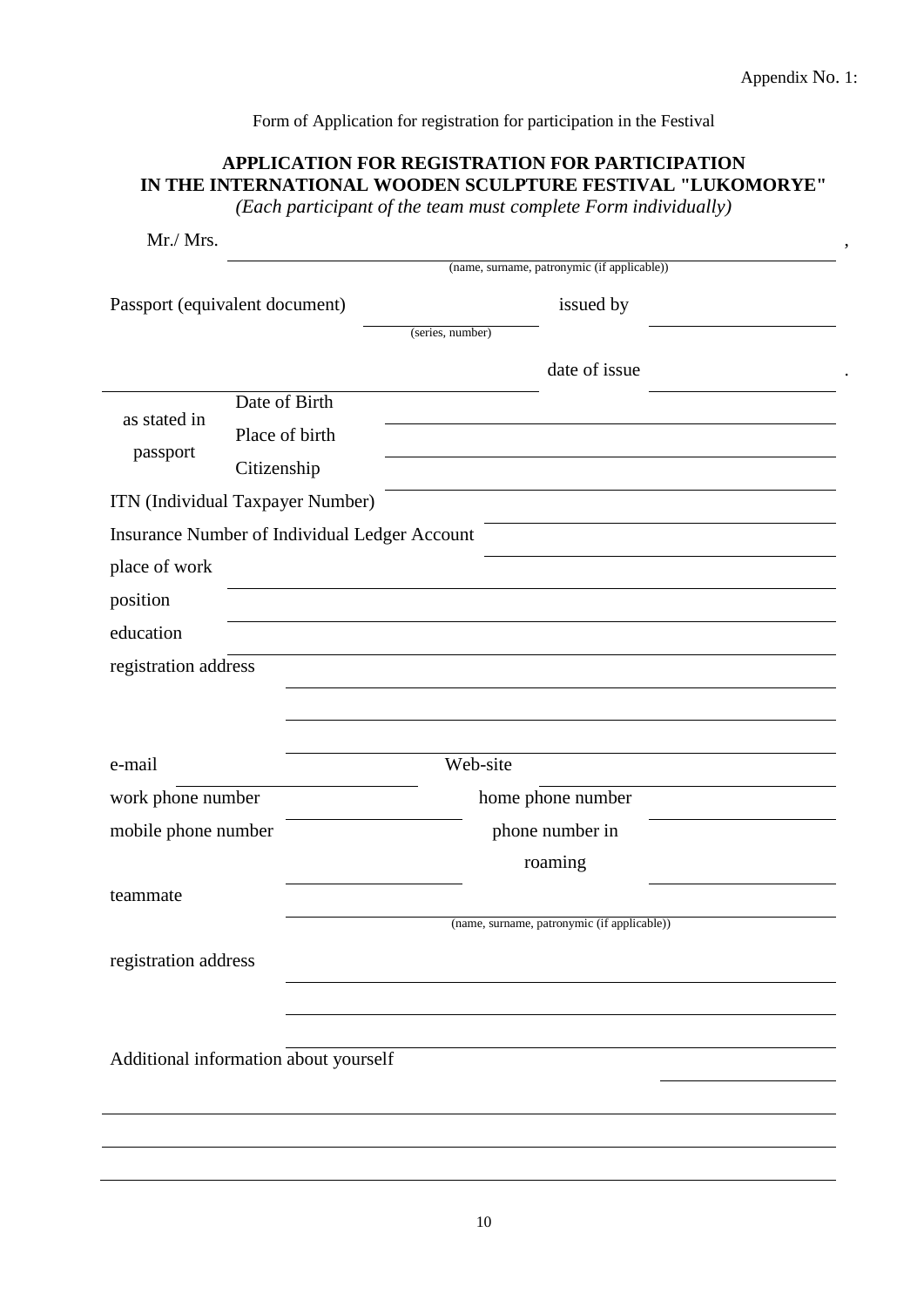Planned trip route to the venue of holding of the International Festival of wooden sculpture "LUKOMORYE" (Russia, Irkutsk region, city of Angarsk):

| (city of departure to the Festival)                                |                      | (city of departure at the end of the Festival) |
|--------------------------------------------------------------------|----------------------|------------------------------------------------|
|                                                                    | Angarsk,             |                                                |
| (type of transport)                                                | Russia               | (type of transport)                            |
| (cost of tickets)                                                  |                      | (cost of tickets)                              |
|                                                                    |                      |                                                |
| Additional services (provided at the expense of the participants): |                      |                                                |
| rent of electric saw                                               | sharpening of chains | sharpening of tools                            |
| rent of chainsaw                                                   | riveting             | washing of work clothes                        |
|                                                                    | (mark if necessary)  |                                                |
| Would like to go to lake Baikal?                                   |                      |                                                |
| List of attached documents:<br>1.<br>2.<br>3.                      |                      |                                                |
| 201<br>Y)<br>(date)                                                |                      | signature                                      |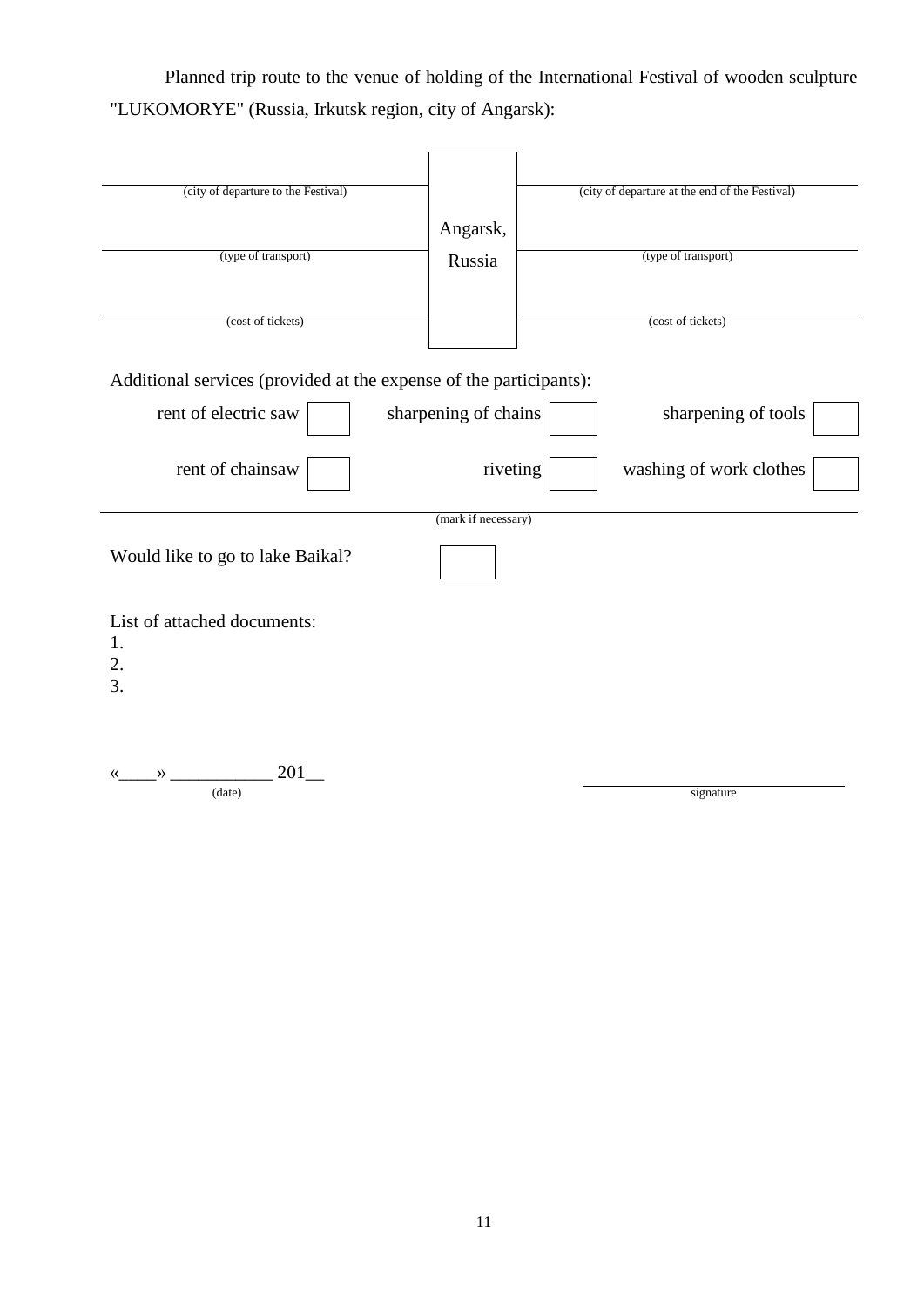#### Form of Disclaimer

#### Agreement of exemption from responsibility, refusal to bringing to responsibility and claim for damages

| I,       |                       |           | (name, surname, patronymic (if applicable)) |  |
|----------|-----------------------|-----------|---------------------------------------------|--|
| passport | (series, number)      | issued by |                                             |  |
|          |                       |           | date of issue                               |  |
|          | registration address: |           |                                             |  |

I, the undersigned, hereby

1) exempt "Park of wooden sculpture "Lukomorye" (hereinafter – "Park"), represented by Butenko Ivan Ivanovich, LLC Sayany, LLC "Lukomorye and agents, officials and staff members of the Park from responsibility, claims, requirements, lawsuits arising from offences, negligence or for other reasons connected with any kind of loss, damage or injury, including resulting in death of the undersigned and causing harm to the property of the undersigned during the time spending at the International Festival of wooden sculpture "LUKOMORYE" (hereinafter – Festival), during participation in any event of the Festival, on the way to the places or on the way from the places of holding of the Festival.

2) being properly informed about risks and dangers voluntarily accept to be at the venue of the Festival.

3) voluntarily assume all risks associated with possible losses, damages or injuries of the undersigned, including resulting in death, and all risks associated with possible losses, damages of the property of the undersigned during participation in the Festival.

Assuming responsibility for the risks extends to losses, damages or injuries of any kind caused or got by any way and does not extend to losses, damages or injuries caused or got exclusively as a result of criminal negligence or willful misconduct by fault of the Park or staff members of the park.

Disclaimer is mandatory for the heirs, persons distributing property among heirs, closest relatives, executors of the will of the undersigned. By signing this Disclaimer, the person recognizes and guarantees that:

1) He/she familiarized with the above text, understood its meaning and signs the document voluntarily;

2) He/she is in sound mind and memory.

« $\qquad \qquad \qquad \qquad 201 \qquad .$ date signature signature signature signature signature signature signature signature